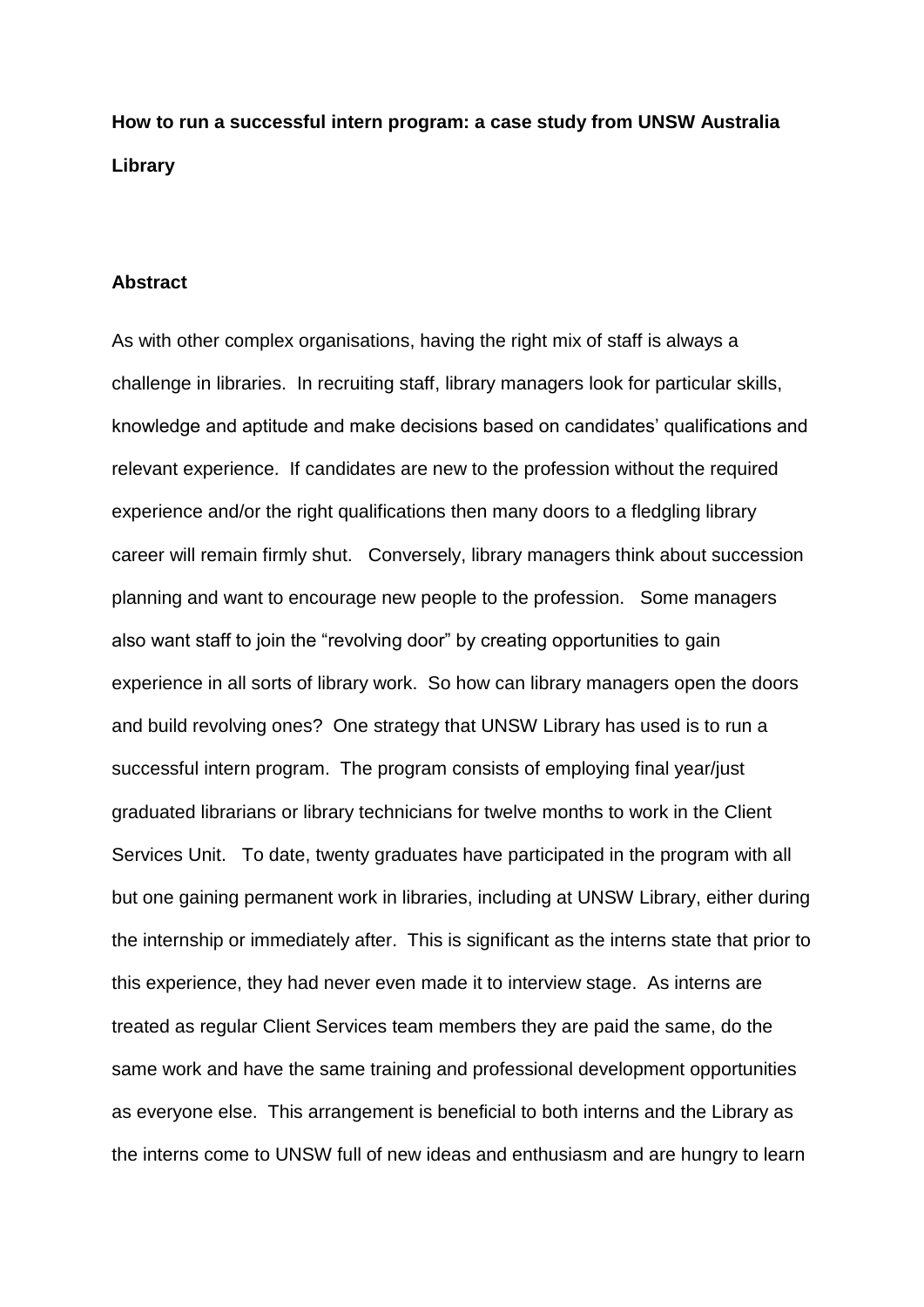as much as they can, which in turn inspires the permanent team members. To date Interns have contributed to activities as diverse as working at the Help Zones of the three campus libraries, developing the enquiry management system, participating in a university-wide client services project, user interface testing for web services, and assisting in the Document Services Unit.

This paper will describe the intern program in detail, including rationale, recruitment, training, costs and outcomes. It will also explain how implementing an intern program does not have to be complex or time consuming for any library and how its ongoing impact can be extremely beneficial for participants, the organisation and the library profession.

### **Introduction**

UNSW Australia Library's Client Services Unit (CSU) has operated a successful intern program since 2012. The program employs newly qualified library graduates (in final year of study or within the first year of graduation) on twelve month fixedterm contracts. CSU recruits interns from either the library technician (paraprofessional) course at Technical and Further Education (TAFE) institutions or from university degree courses– no differentiation is made between these groups when deciding who to recruit. During their time with CSU, each intern works across all three physical library locations and participates fully in all activities of the Unit. The intern positions are full-time and the participants are paid the equivalent entry level salary and receive the same benefits, including undergoing a probation period, as new permanent CSU library team members.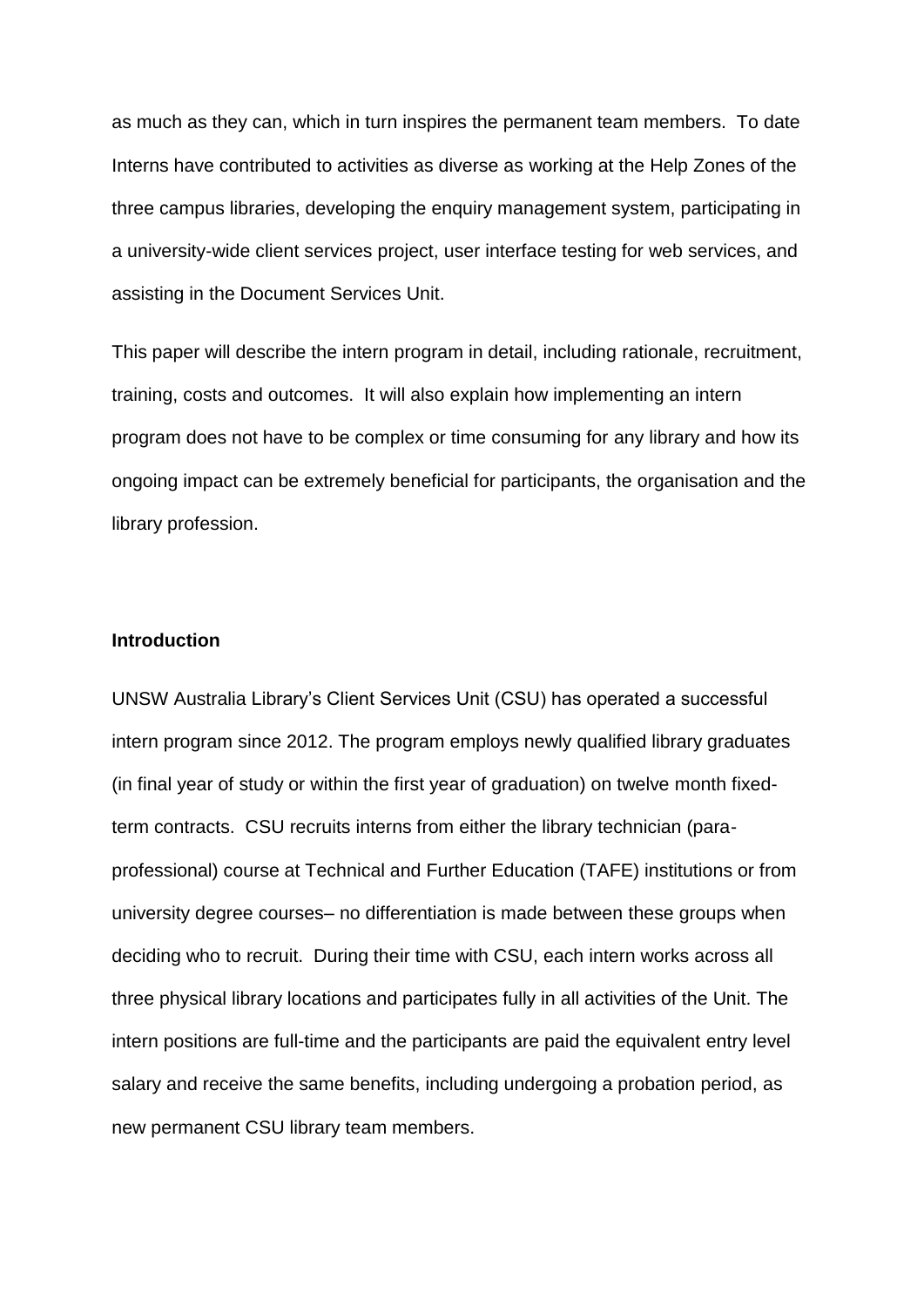## **Background**

UNSW Australia (UNSW) was founded in 1949 and is a leading research and teaching institution with a diverse cohort of staff and students. The University currently has approximately 55,000 students from over 120 countries and over 7,500 staff work in its various schools, research centres and administrative departments.

There are three libraries within UNSW Library: the Main Library at the Kensington campus, which houses collections in the fields of arts and social sciences, built environment, business, engineering, medicine and science; the Law Library, located at the lower Kensington campus; and the UNSW Paddington Library, located at the UNSW Art and Design campus in Paddington.

At UNSW Library, CSU provides frontline library services to clients. These services are offered face-to face at the Help Zones, online using a sophisticated enquiry management system, and by telephone. Staff from CSU deal with a wide range of queries ranging from traditional lending services questions to more general university-oriented enquiries. CSU staff are also allocated a range of back room duties and projects during quieter times of the year.

## **Review of Literature**

In reviewing the literature, library intern programs most commonly describe activities that are part of a library course requirement that require students to work in a library for a period of time with the work used for course credit and/or work experience. This is deemed important not only for future employability but also so that students can learn from professional librarians. Kelsey and Ramaswamy (2004), for example,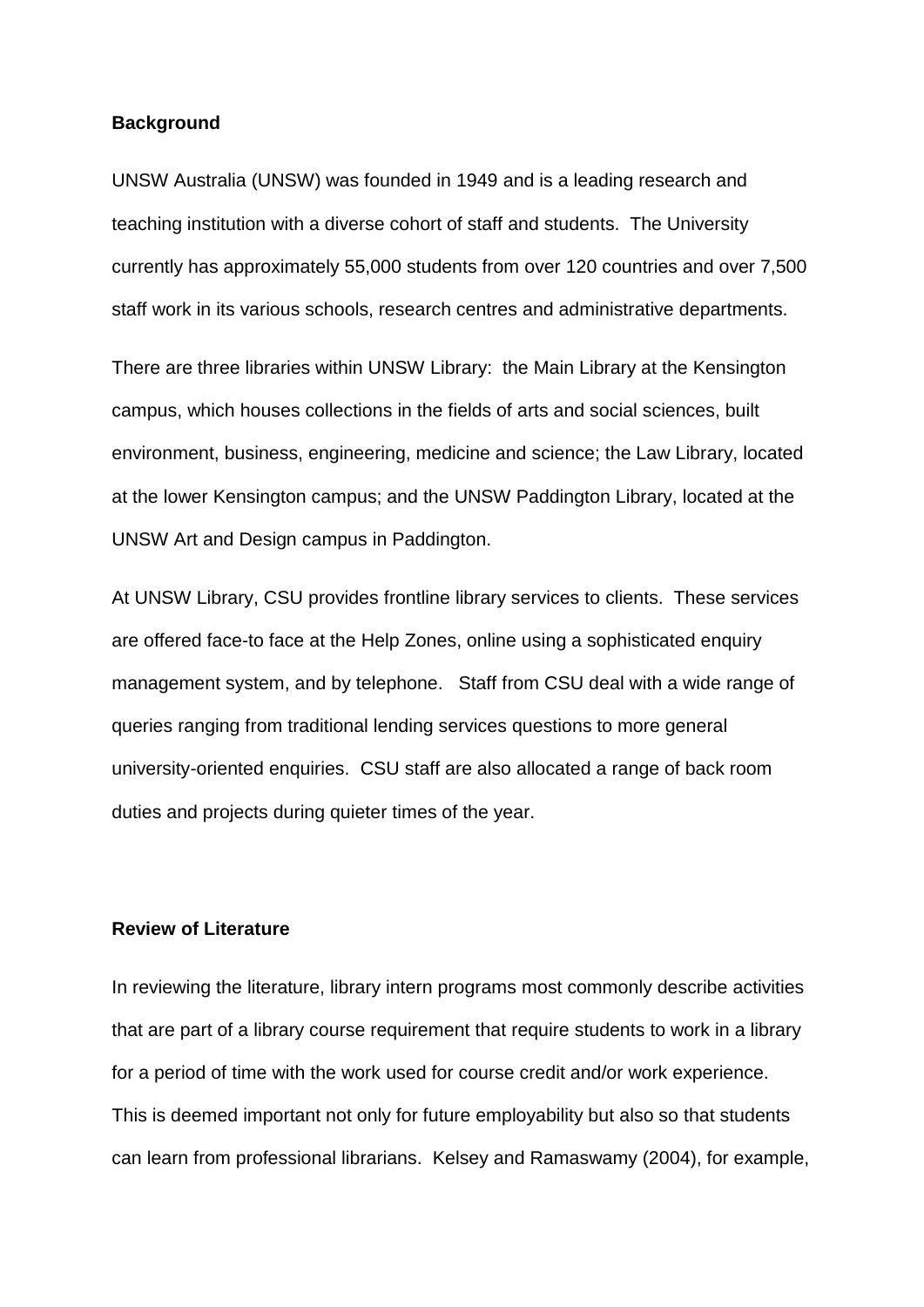discuss the program at Louisiana State University Libraries (LSU) that is offered to LSU School of Library and Information Science students. As this is a field experience exercise, the internship is highly structured and time consuming, involving the intern (student), their supervisor from the course and the library advisor/mentor in the library. Each intern's individual level interests are identified, relevant activities then planned, and participation monitored and reported. Though such programs have proven to be beneficial to the student and to the library, the work is additional, or in tandem with, the library's day-to-day business. As the work is part of a university course, interns are not paid or treated as a permanent staff member.

In a more recent case study, library school interns who were working with librarians at San Jose State University were interviewed to evaluate the program (Sargent, 2011). The interns in this program were used as additional staff to assist in library work. In particular "in a difficult period of shrinking library resources and large student enrolments, the interns are making an important contribution to the instruction program." (Sargent, 2011 p32). Feedback from the interns indicated that they felt the program was worthwhile as they gained valuable practical experience. They did, however, state that during the experience they did not feel part of the library and that the quality of feedback they received from librarians varied according to who they worked with. They recommended that it would be useful to have a single point of contact in the library who could speak up on their behalf.

Grealy and Hall-Ellis (2009, p132) argue that a service learning experience is vital as without this, "new librarians may encounter significant challenges when trying to find a job after graduation from library school." Wu's (2003) states that this is why it is valuable to employ library and information science (LIS) assistants. She argues,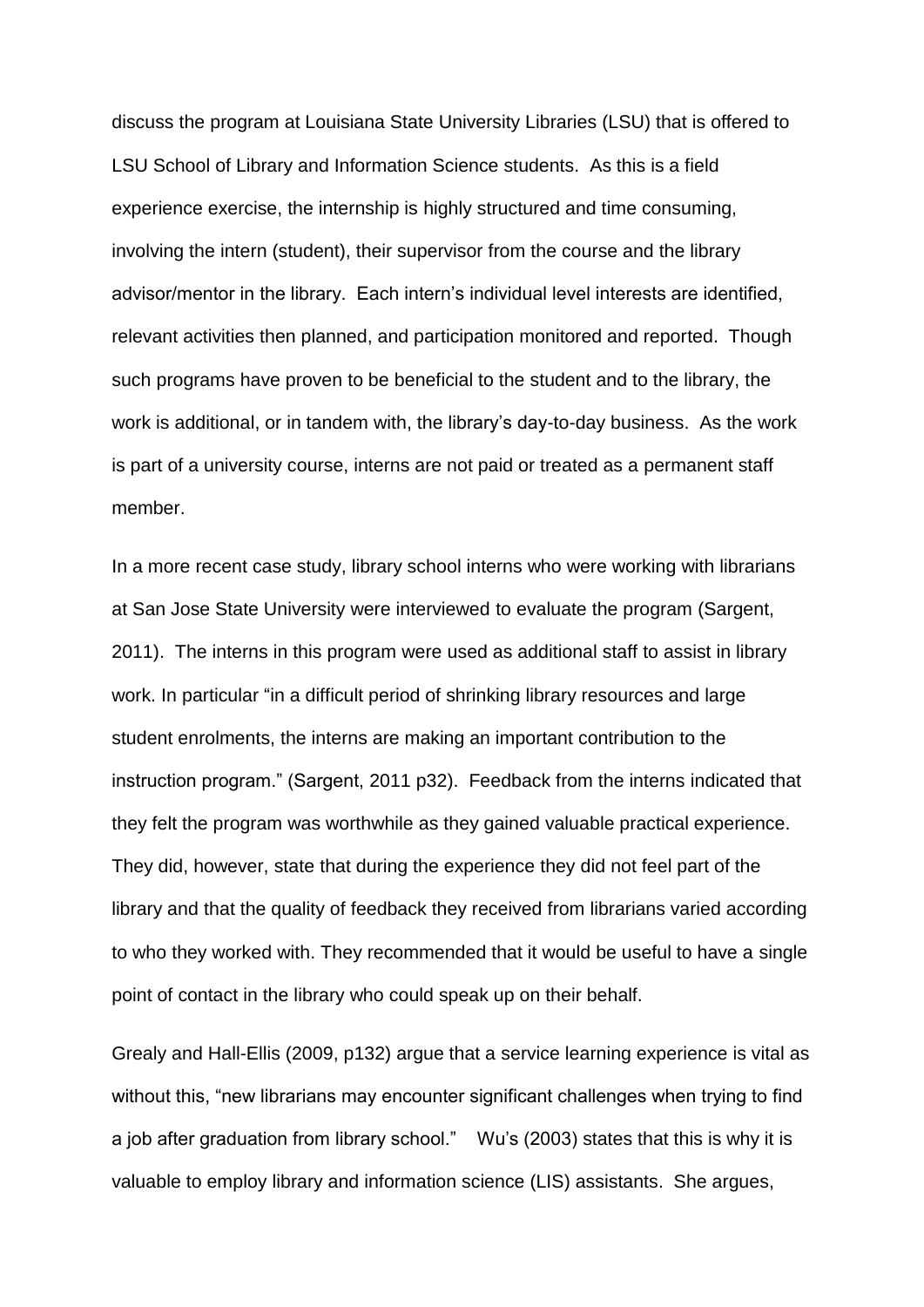however, that they are often not treated as regular employees and this impacts on morale and motivation resulting in high turnover, particularly after the students graduate. She suggests that if libraries do wish to employ students it is important to recruit well, treat them with respect, adequately compensate, provide meaningful work, and commit to necessary training and support.

## **Rationale of the internship program at UNSW Library**

Due to reductions in transactional activities and other changes within UNSW Library, in 2011 CSU undertook a review to reduce its staffing levels and to change its staffing profile. A key consideration was to create a very strong client focused team that would deliver a consistent and high quality frontline service across the three campus libraries. To achieve this aim requires staff to be highly motivated and engaged and this can be a challenge to maintain consistently over time, particularly when there is not a high attrition rate of library staff. One strategy to assist with this challenge was to introduce the intern program. This program required four of the permanent full-time team member positions to be re-purposed into four twelve month fixed-term team member positions. It was envisaged that by regularly introducing fresh faces of all ages into CSU, the whole team would benefit through the introduction of new ideas and enthusiasm. It was also thought that permanent team members would relish the opportunity to share their own experiences and expertise with the interns. Of course, an additional and important intention of the intern program was to give new graduates an opportunity to work in a modern and progressive academic library. This positive experience would enable them to build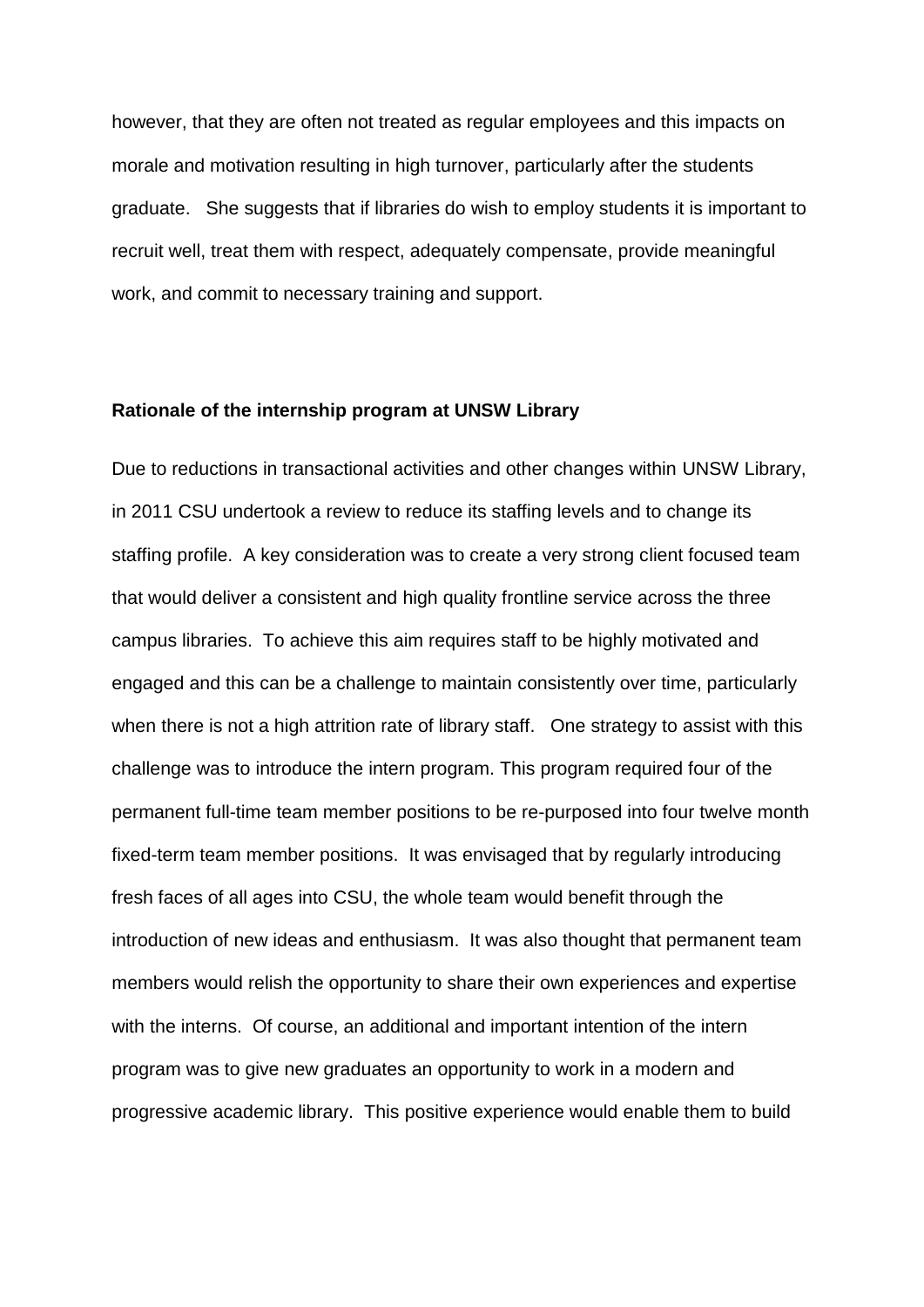new skills, thinking and attributes that would, in the short-term, improve employability and in the longer-term, create new leaders for the profession.

## **Recruitment**

For a number of years, UNSW Library has used the recruitment agency, Zenith Information Management, to recruit staff in positions where there is high attrition, such as with shelvers. This has significantly reduced the amount of time spent by UNSW Library managers in recruiting staff. Zenith, being a key player in Australian library and information services recruitment, is well placed to identify emerging talent in the sector and hence it made sense to use the company for the intern program. The Library has had a contract with Zenith to recruit as many interns as required each year for a set fee. Zenith advertises for the intern program and interviews and assesses all potential candidates. The relationship with Zenith has proven hugely beneficial as the company now keeps watch for potential candidates throughout each year and encourages them to apply for intern positions when they become available. From mid-2016 UNSW Library will continue this relationship with the recruitment team in their new venture, Affinity people.

When intern positions become available and after the initial screening, the Library is provided with a shortlist of candidates and candidates are selected to interview. The formal interview process for the intern program is exactly the same as undertaken for any permanent vacancy in CSU. This is considered vital as it fair and equitable, and gives candidates valuable experience in applying for future positions. The process includes providing unsuccessful candidates with sound feedback. Due to the screening process, in most cases candidates are unsuccessful due to limited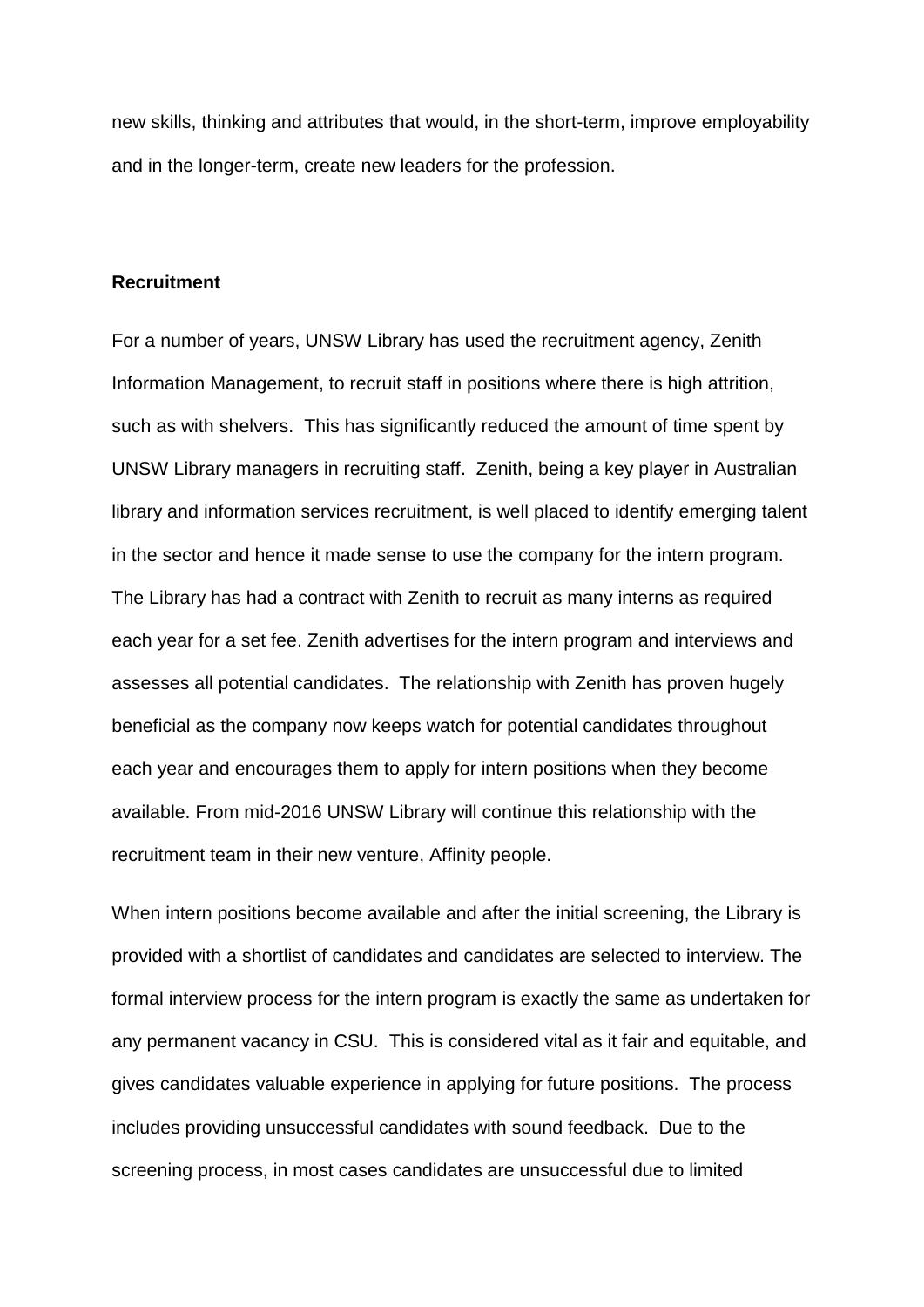positions rather than unsuitability. In these circumstances, an unsuccessful candidate may be offered the next vacant position if this occurs within a few months of their formal interview.

## **Induction and Training**

The interns undertake the same induction and training processes used for all new CSU staff members. Indeed, it is made clear to interns, and to all library staff, that interns are CSU team members rather than as something 'different'. This is considered important to ensure that, just like any staff member, the interns are respected and valued for their own experiences and knowledge that they bring to the workplace. This is reflected in the position descriptions with the Client Services Intern position description being almost identical to that of the Client Services Team Member position description.

As with all newly appointed CSU staff members, formal training is only part of the training program, and new staff very much learn "on the job", working alongside more established staff and dealing with real questions from real clients via all communication channels. Due to the regular changeover of interns, a tangible benefit is that training documentation is in a constant state of review.

As with all new CSU staff, usually interns are in the role for two-three months before they are allocated a Saturday shift as this relies on them being able to work independently. Interns are not required to work on Sundays, although they have the opportunity to do so.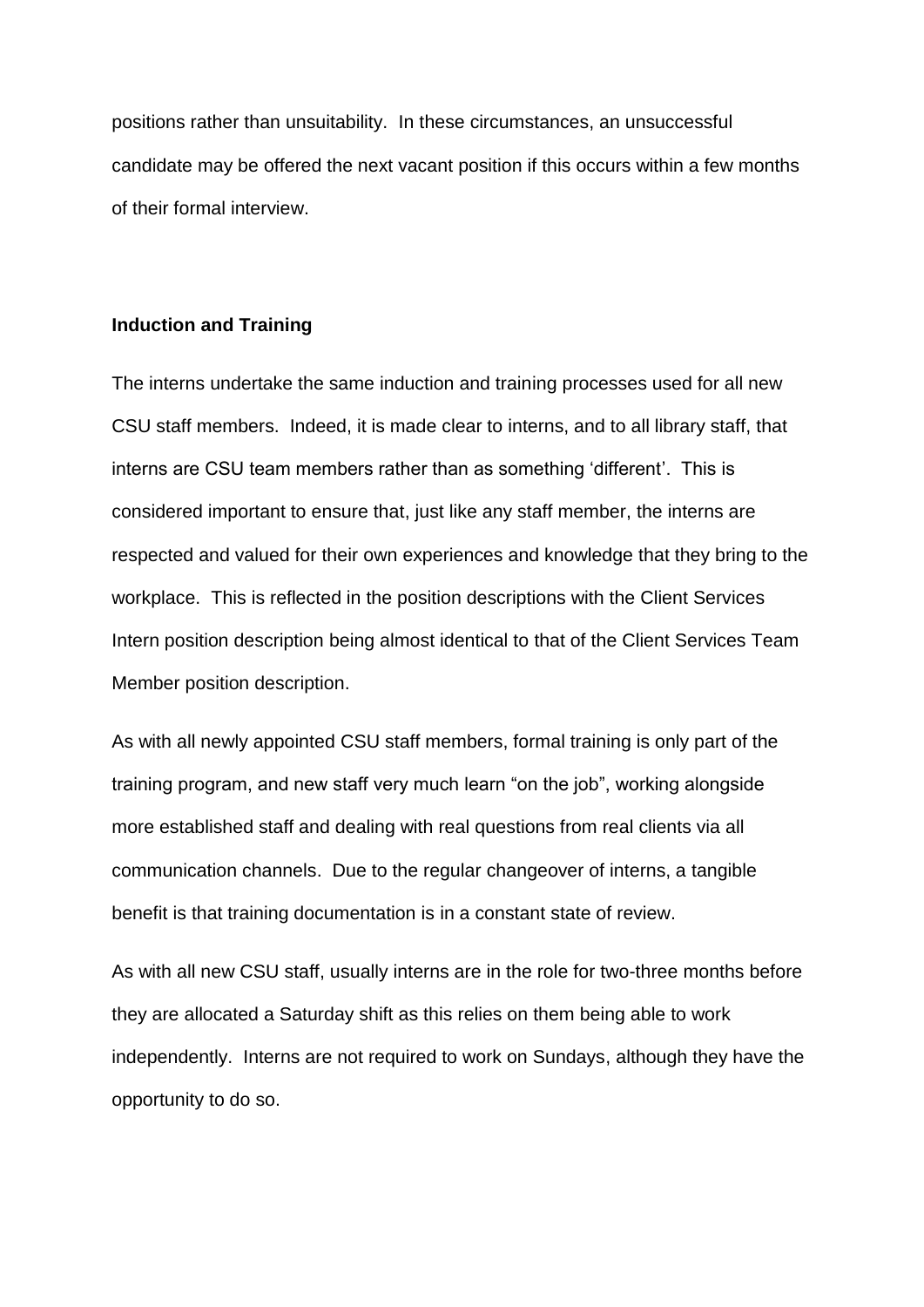When the first interns were recruited in 2012, all four successful candidates started at approximately the same time in the early weeks of March. This start date proved to be a challenge as inducting and training four staff at the beginning of first semester, the busiest time of the academic year, was difficult and stressful. However, since the first intake, this does not occur as frequently. This is due to the fact that an intern may leave the program for various reasons before the full twelve months has been completed, and as recruitment generally takes place immediately an intern leaves, recruitment is now spread more evenly throughout the year. However, it is inevitable that new interns sometimes do start at the busiest times of year, and in these circumstances additional support is now provided.

## **Costs**

As the intern positions are costed as part of the CSU staffing budget, the program does not add to the Unit's headcount in any year. The CSU intern positions are not graded as professional librarian positions, they are considered para-professional entry level positions. In 2016, an additional intern position has been created by repurposing a vacant permanent full-time position. There is the additional recruitment cost of using a recruitment agency, but doing so substantially reduces time and costs generated by senior library staff having to short list large numbers of candidates before moving to the interview stage.

There is also the high level commitment in training new staff. However, the benefits of the program outweigh this overhead and as already stated, regular training means processes and procedures are kept up-to-date and are continually improved.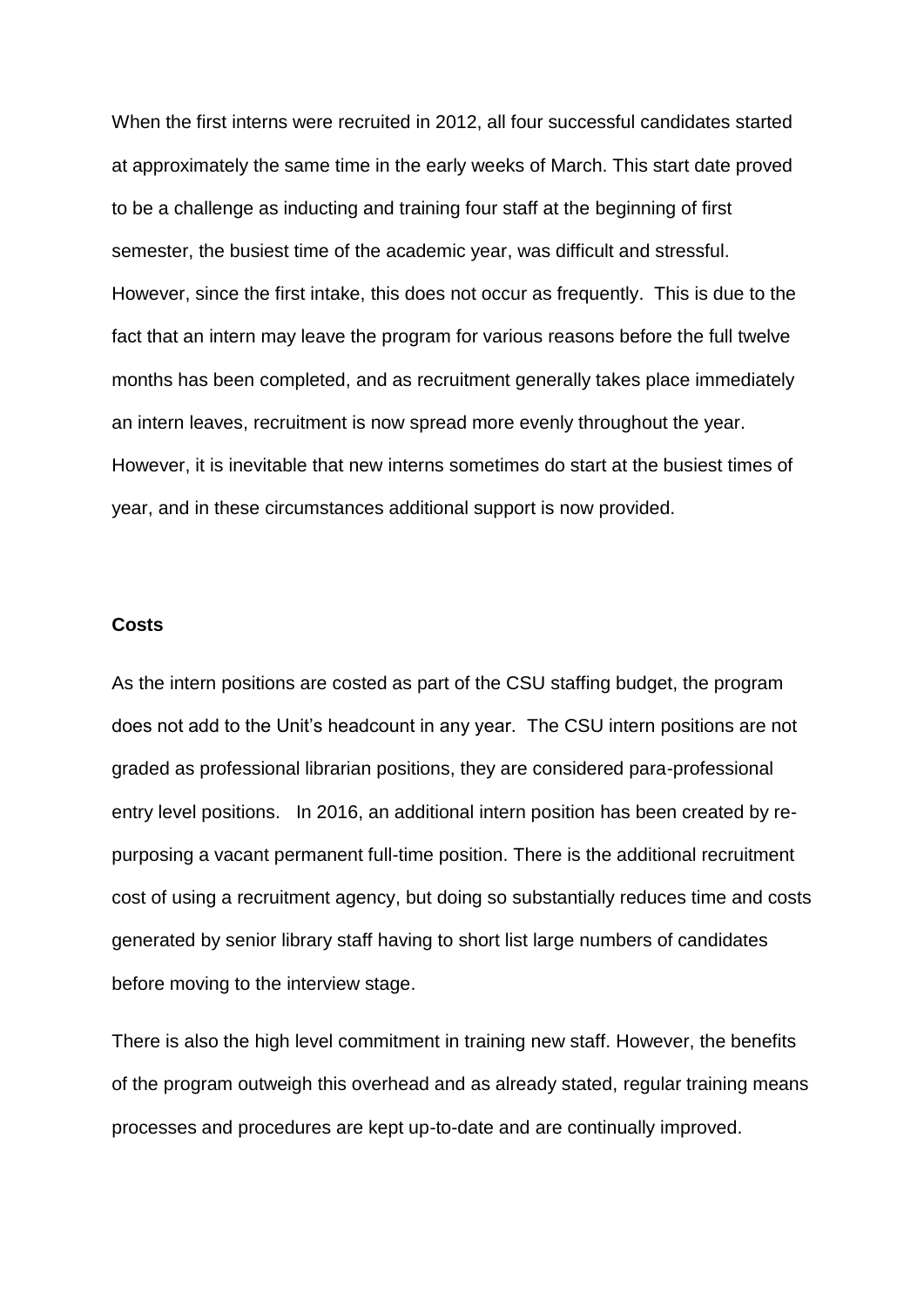# **Discussion**

The intern program is now in its fifth year of operation and twenty new library graduates have participated in the program, with another three joining in the first half of 2016. The interns have made a wonderful contribution to the CSU team. As one CSU team member says:

*The intern program has been very beneficial. Personally I have really enjoyed meeting new people who each bring different experiences and new ideas to our team. We have always benefited from each intern who has been with us, and we have gained much from the time together, as have they.* 

As envisaged, the interns have definitely brought with them enthusiasm and a desire to be fully committed to delivering a high quality client service. Being recent students themselves, they understand the importance of providing the right information at the right time and are willing to not only learn from their colleagues but provide their own suggestions to issues or challenges in developing client services. Their enthusiasm is infectious and has certainly helped in developing a strong culture of client service amongst all CSU team members. A Client Services Coordinator recently observed:

*The intern program brings new staff with a lot of ideas and knowledge to CSU. They come from a range of work backgrounds and have great customer service skills and bring energy and vitality to our unit. It is a very successful program for UNSW Library.*

Intern feedback has been consistently positive. As one participant stated:

*I've never been able to picture myself with a career. I've always had jobs, not thinking I had any useful skills other than being a people person. I think I now*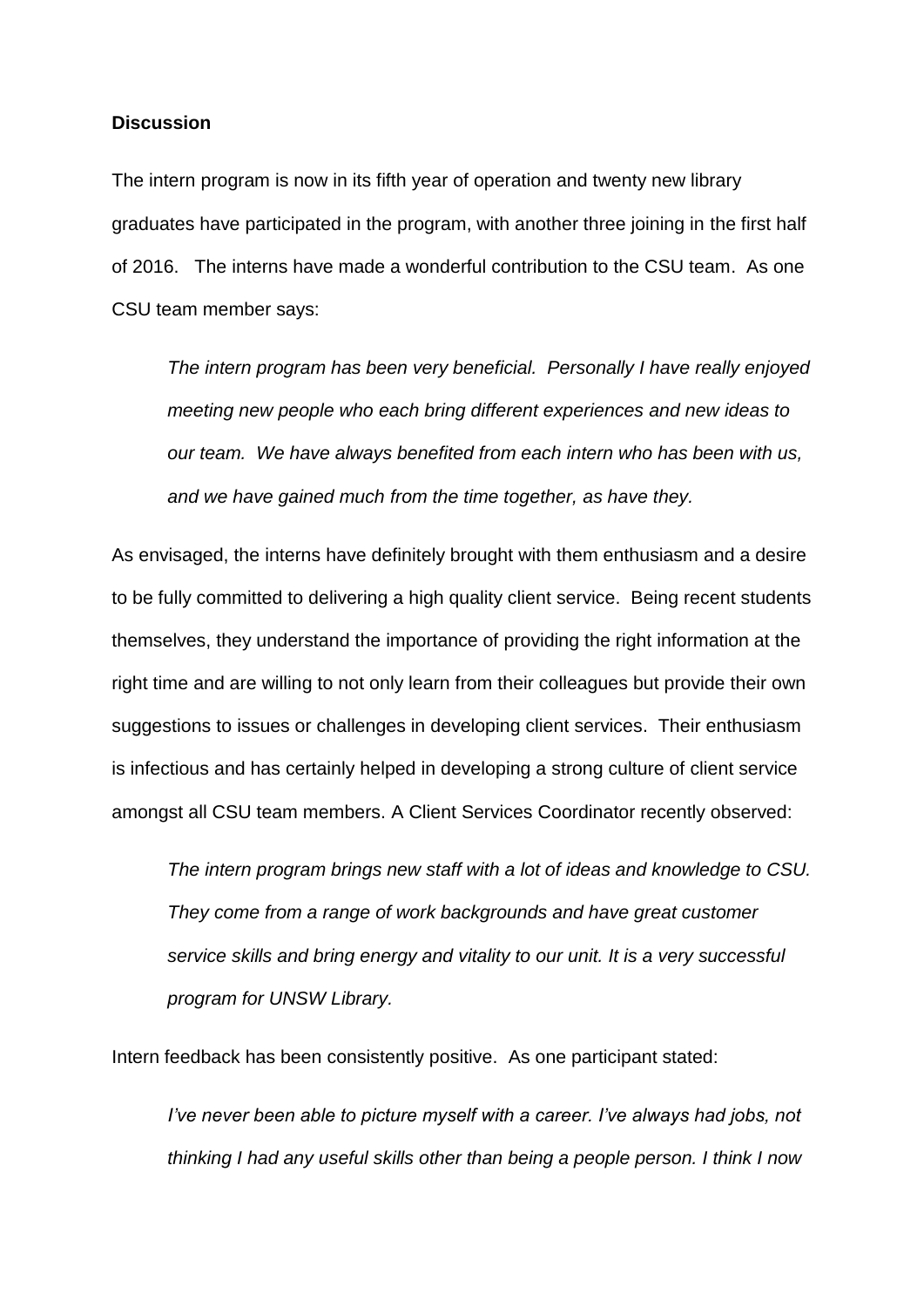*have a career, and though the path I'd like to take may change, it's thanks to the internship program that I am where I am. Library jobs for rank beginners are very hard to come by which makes the internships so important. That's five people who are super bright and keen and have the potential to be great in various aspects of libraries, but may have only worked in a café or bowling club or car rental joint, who are given a chance to learn in one of the best academic libraries in the country. And that is pretty cool.*

The interns appreciate that they are treated the same as all CSU team members and are exposed to relevant training and professional development opportunities. In 2015, for example, all four interns actively participated in an-invite only "think tank" three-day conference at Macquarie University that brought together librarians, academics, authors and researchers to discuss the future of scholarly publishing. The interns relish working at the different library locations and the chance to learn on the job. They value the trust given to them to work unsupervised and to undertake work that is meaningful and important. As one intern from 2014 remarked:

*The opportunity to learn on the job, and then to be trusted to work alongside permanent staff members and indeed alone at times, was very satisfying and built my confidence to the point that I feel I can handle any client service situation and perform well*.

Since the program began, 60% of the interns have since gained permanent positions or different fixed-term positions in CSU and in other areas of UNSW Library. In a very strong affirmation of the success of the program, three of the CSU interns who stayed on at UNSW Library have been appointed into librarian positions in the Academic Services Unit. Of the remaining 40%, most are now employed in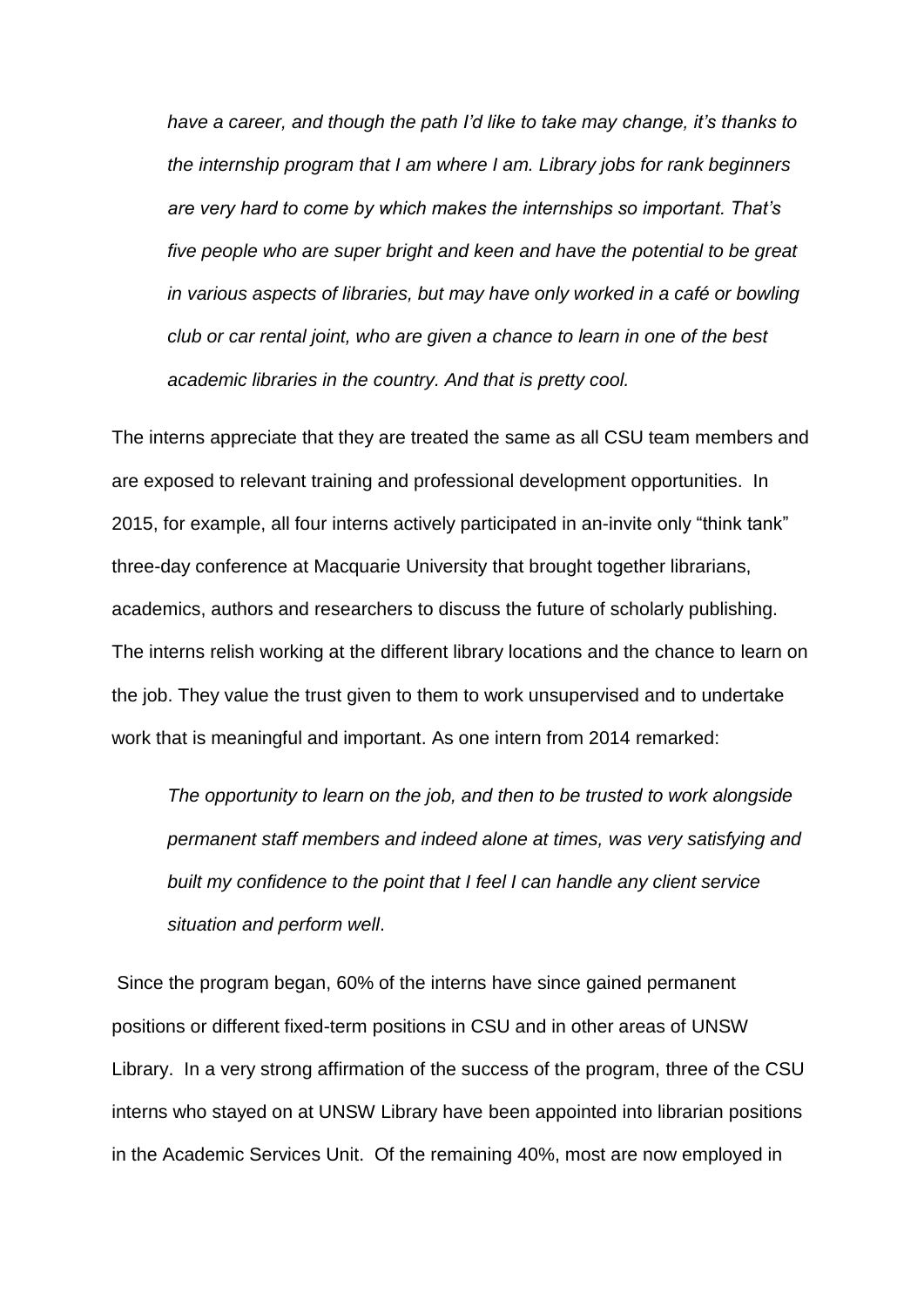other libraries (corporate, public, academic) with two moving outside the sector - one into personal fitness and the other to motherhood. Interestingly, for those interns that gained employment elsewhere, they all stated that their new employers were very impressed with the UNSW Library internship experience and that this experience was a significant factor in successfully reaching interview stage and eventually gaining the position. A 2015 progam participant reported that:

*The program was very beneficial to my career. I have found that potential employers have been very impressed with the fact that I have on my application that I was an intern at UNSW Library. I gained valuable skills that I have built upon, and had a really good experience.*

Suggestions by the interns to improve the program have generally been about the desire to experience work in other units of the Library, and also the need for someone who the intern can turn to in the first few weeks of their internship for advice and encouragement. One participant from the program in 2015 commented:

*I would introduce a mentoring program…particularly at the beginning of the internship, I would like someone willing to show the interns around and make introductions, people who new staff are going to feel they can approach with questions or ideas.*

While a 2014 participant recently said:

*When I finished my internship I recommended that future interns work in other library units to provide more industry experience as well as a holistic of idea of the way the library works.*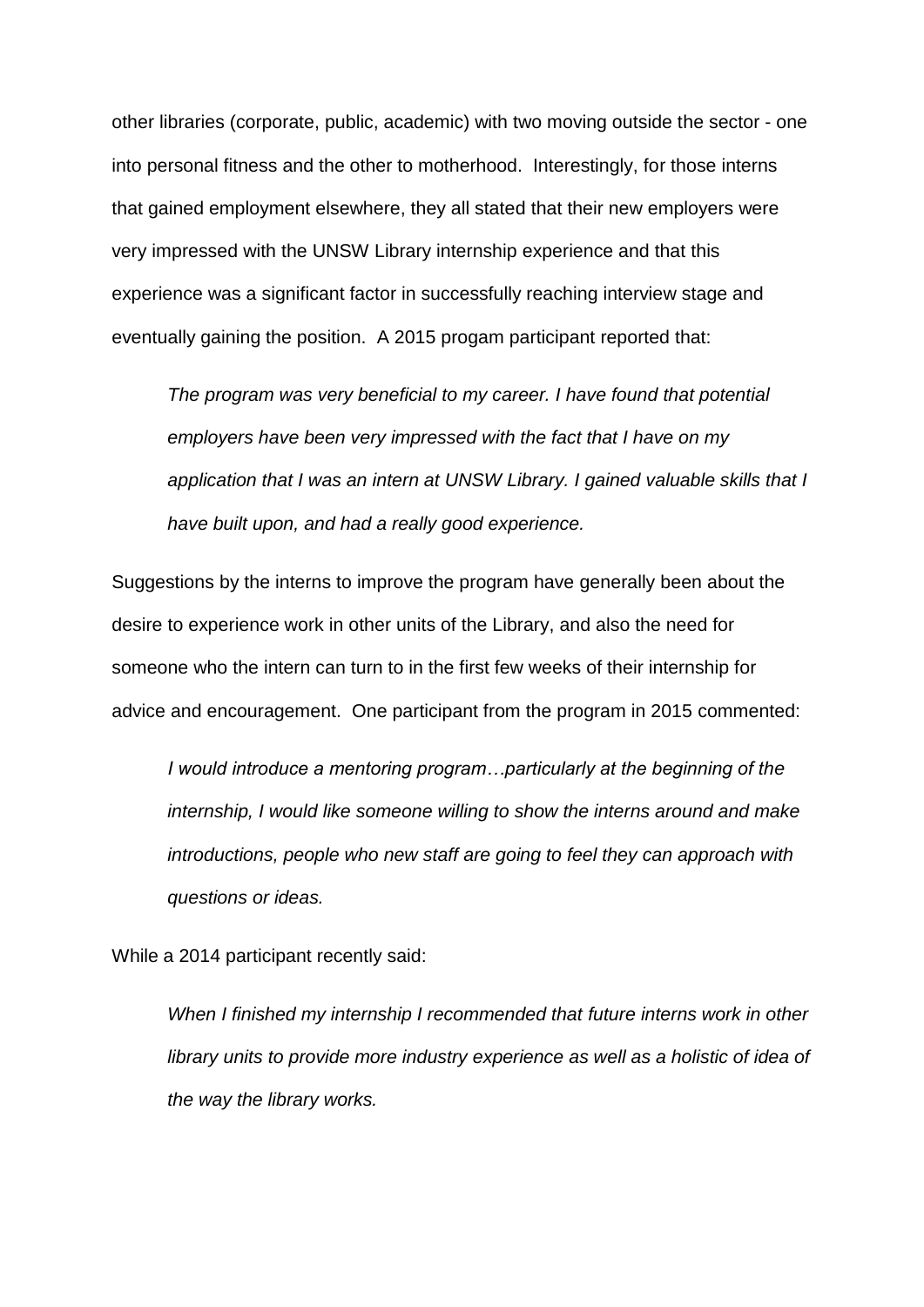#### **New developments for 2016**

After taking into account the intern feedback, changes have been made in 2016. Firstly, the number of CSU interns has been increased from four to five. This allows CSU to offer each intern a ten week placement in another UNSW Library unit while maintaining regular CSU staffing levels. The placement in can be scheduled for any suitable time after the first three months of the internship, and while the interns own preference is taken into account, the Client Service Manager, together with the Client Services Team Leader, will make the final decision. The decision is based on each intern's attributes and qualifications as well as the needs of CSU and the other units. It is envisaged that the opportunity to work for an extended period in another area of the Library will enhance the intern experience, and ensure that they gain deeper experience that will benefit them as they move forward in their library careers.

All new interns will also now be given an informal mentor for the first few weeks of their internships. These mentors will, wherever possible, be former interns who have stayed on with CSU in permanent positions. Feedback from interns is that this would be a beneficial, as sometimes they felt a little isolated and shy in approaching a supervisor or an experienced staff member.

## **Conclusion**

It is clear that the UNSW Library internship program has been and continues to be a great success. There is no doubt that the Library has benefited from the new ideas and enthusiasm that the interns bring to the role. Their contribution has been significant and has been a wonderful opportunity for UNSW Library, and the Client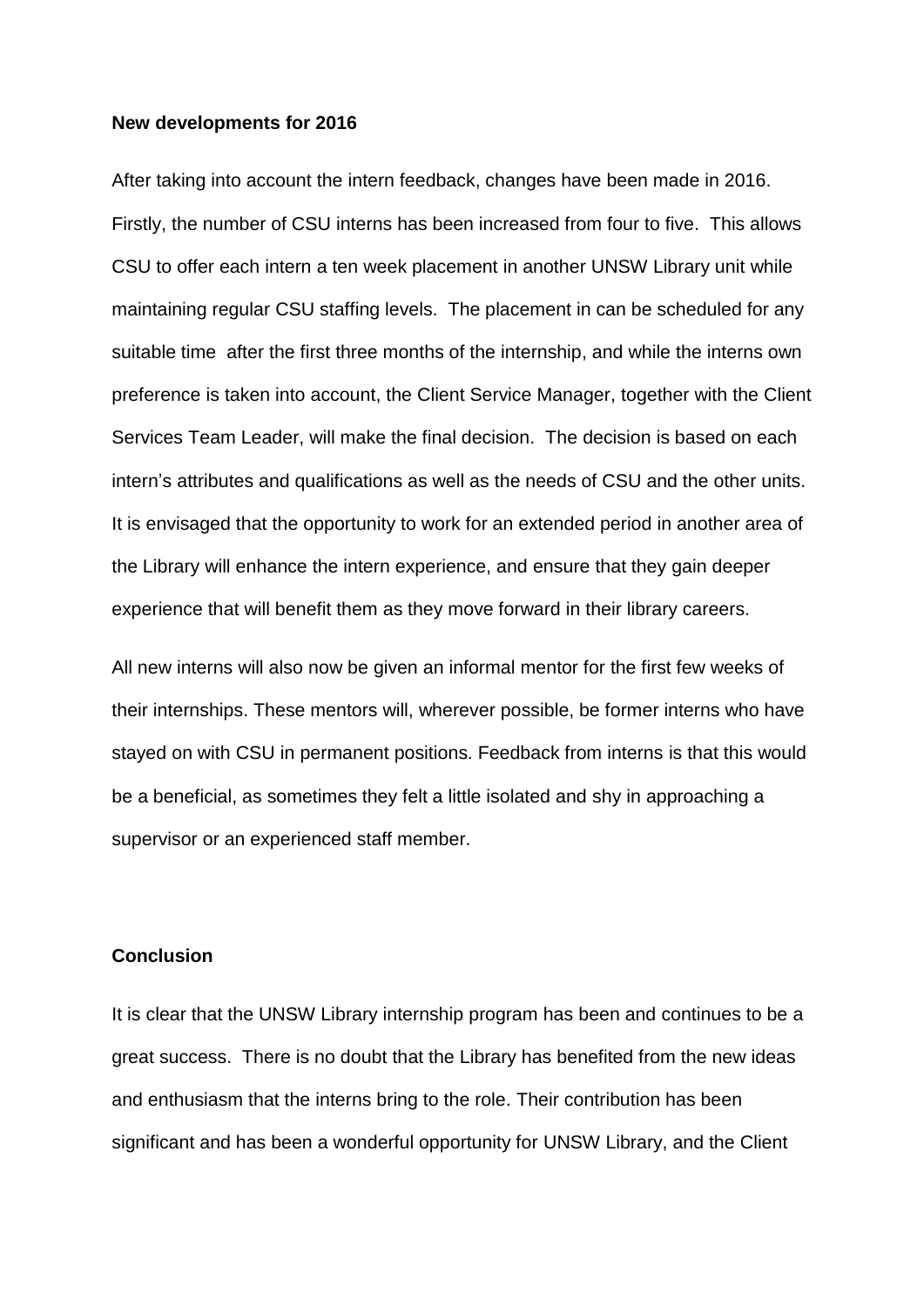Services Unit in particular, to have a workforce that is forward thinking, keen for new challenges and excited to be working in a library. It is also pleasing that the calibre of interviewed candidates has been consistently high and it is very rewarding to be able to provide that initial employment experience that is so important for graduating students. Word about the program is spreading – evident from this year's shortlisting of candidates that revealed a much higher percentage of candidates from interstate than in previous years.

Though there is some additional work and costs in operating an intern program, UNSW Library's recruitment practice and experience of embedding the program into well-established "business as usual" training and work programs of the Library means these issues are minimal. Most importantly, the benefits of such a program are so significant and valuable that including interns as part of its staffing profile should become an essential component for any modern library.

## **References**

Grealy, D and Hall-Ellis, S.D. (2009). From research to practice: the scholarship of teaching and learning in LIS Education. Westport, CT: Libraries Unlimited. Kelsey, P. and Ramaswamy, M. (2005). "Designing a successful library school field experience." Library Management **26**(6/7): 311-323.

Qi, W. (2003). "Win‐win strategy for the employment of reference graduate assistants in academic libraries." Reference Services Review **31**(2): 141-153.